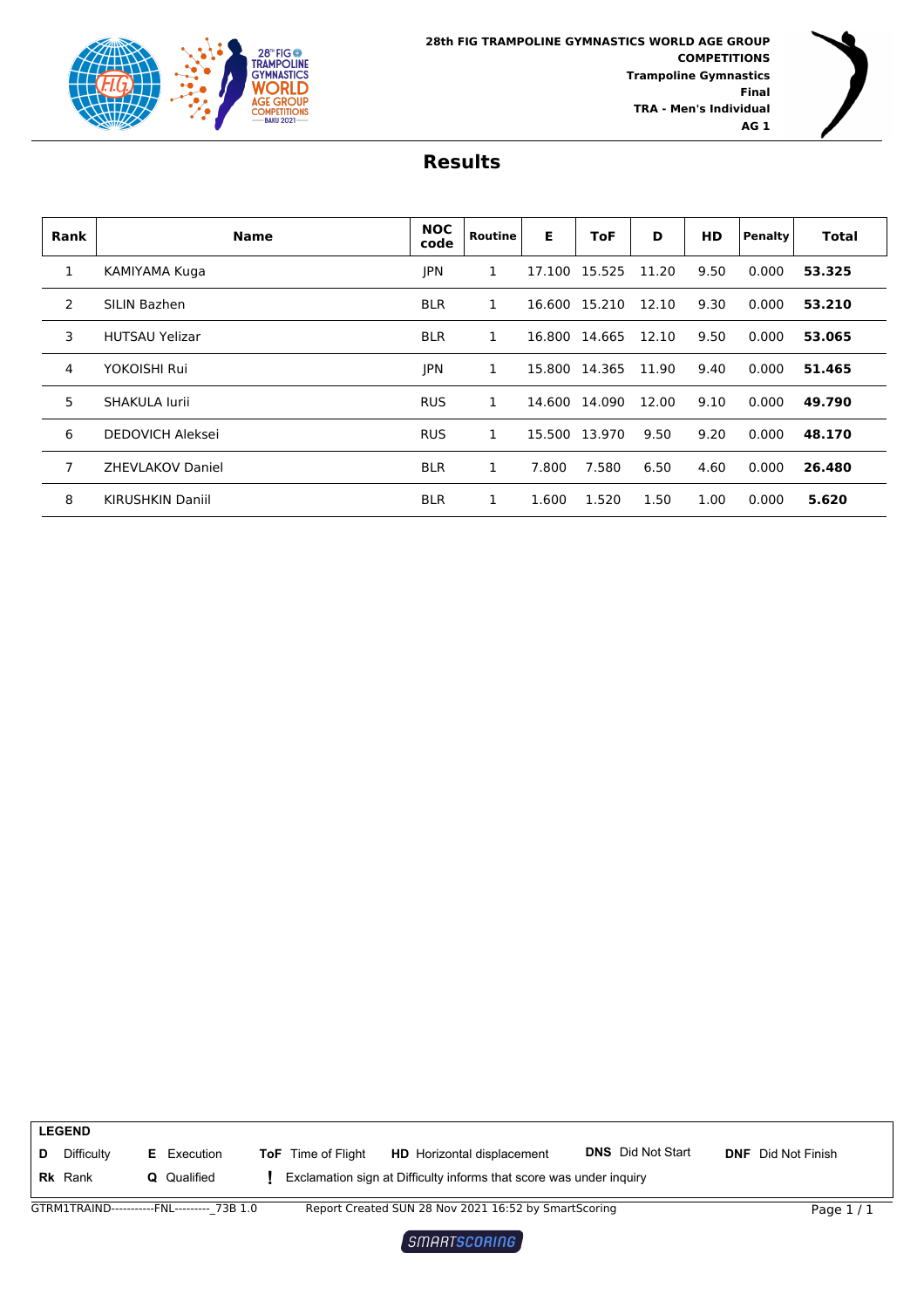



| <b>Rank</b>    | <b>Name</b>           | <b>NOC</b><br>code | Routine | Е      | ToF           | D     | <b>HD</b> | Penalty | <b>Total</b> |
|----------------|-----------------------|--------------------|---------|--------|---------------|-------|-----------|---------|--------------|
| 1              | MOROZOVA Daria        | <b>RUS</b>         | 1       | 15.800 | 14.380        | 11.30 | 9.30      | 0.000   | 50.780       |
| 2              | SHARIFULLINA Arina    | <b>RUS</b>         | 1       |        | 14.600 13.790 | 11.30 | 10.00     | 0.000   | 49.690       |
| 3              | KISYOVA Magdalena     | <b>BUL</b>         | 1       | 16.200 | 15.045        | 7.60  | 9.60      | 0.000   | 48.445       |
| 4              | MUZYKA Hanna          | <b>BLR</b>         | 1       | 15.900 | 13.595        | 9.70  | 9.10      | 0.000   | 48.295       |
| 5              | PEEVA Radost          | <b>BUL</b>         |         |        | 15.500 13.640 | 9.30  | 9.80      | 0.000   | 48.240       |
| 6              | NIKOLAEVA Elizaveta   | <b>RUS</b>         | 1       | 11.600 | 13.535        | 13.00 | 9.50      | 0.000   | 47.635       |
| $\overline{7}$ | RADAELLI Letizia      | <b>ITA</b>         | 1       | 9.300  | 8.920         | 6.20  | 5.80      | 0.000   | 30.220       |
| 8              | <b>CHIYONOBU Yuri</b> | <b>IPN</b>         | 1       | 8.300  | 7.345         | 3.50  | 4.50      | 0.000   | 23.645       |



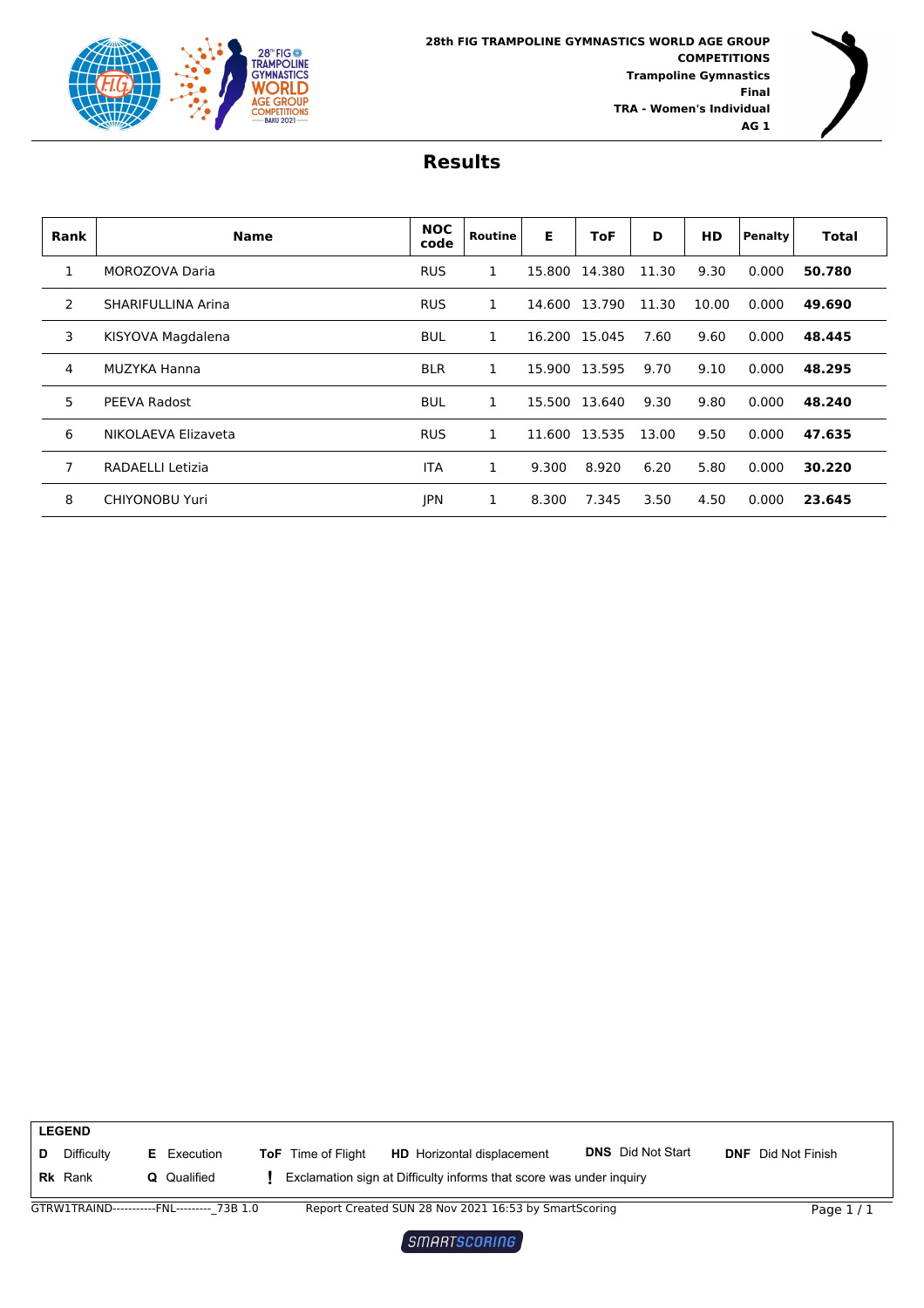



| <b>Rank</b> | <b>Name</b>            | <b>NOC</b><br>code | Routine | Е      | ToF    | D     | HD   | Penalty | <b>Total</b> |
|-------------|------------------------|--------------------|---------|--------|--------|-------|------|---------|--------------|
| 1           | <b>MAHSUDOV Magsud</b> | AZE                | 1       | 16.800 | 15.700 | 14.20 | 9.50 | 0.000   | 56.200       |
| 2           | CHIVIAGA Vitalii       | <b>RUS</b>         | 1       | 15.500 | 16.030 | 14.00 | 9.10 | 0.000   | 54.630       |
| 3           | <b>BUSAREV Lev</b>     | <b>RUS</b>         | 1       | 15.700 | 15.845 | 13.10 | 9.70 | 0.000   | 54.345       |
| 4           | MAKHIIANOV Ildan       | <b>RUS</b>         | 1       | 16.700 | 14.930 | 13.10 | 9.40 | 0.000   | 54.130       |
| 5           | <b>MURAKAMI Haruto</b> | <b>JPN</b>         | 1       | 15.800 | 15.605 | 13.50 | 8.80 | 0.000   | 53.705       |
| 6           | <b>REGULUS Alexis</b>  | <b>FRA</b>         | 1       | 15.100 | 15.920 | 13.00 | 9.20 | 0.000   | 53.220       |
| 7           | ASIPENKA Maksim        | <b>BLR</b>         | 1       | 15.400 | 15.110 | 12.90 | 9.40 | 0.000   | 52.810       |
| 8           | <b>MIDDLETON Max</b>   | <b>GBR</b>         | 1       | 13.600 | 15.545 | 13.10 | 9.00 | 0.000   | 51.245       |

|   | <b>LEGEND</b>  |    |                                            |                           |                                                                     |                          |                           |
|---|----------------|----|--------------------------------------------|---------------------------|---------------------------------------------------------------------|--------------------------|---------------------------|
| D | Difficulty     | Е. | Execution                                  | <b>ToF</b> Time of Flight | <b>HD</b> Horizontal displacement                                   | <b>DNS</b> Did Not Start | <b>DNF</b> Did Not Finish |
|   | <b>Rk</b> Rank |    | <b>Q</b> Qualified                         |                           | Exclamation sign at Difficulty informs that score was under inquiry |                          |                           |
|   |                |    | GTRM1TRAIND-----------FNL--------- 73B 1.0 |                           | Report Created THU 25 Nov 2021 18:16 by SmartScoring                |                          | Page $1/1$                |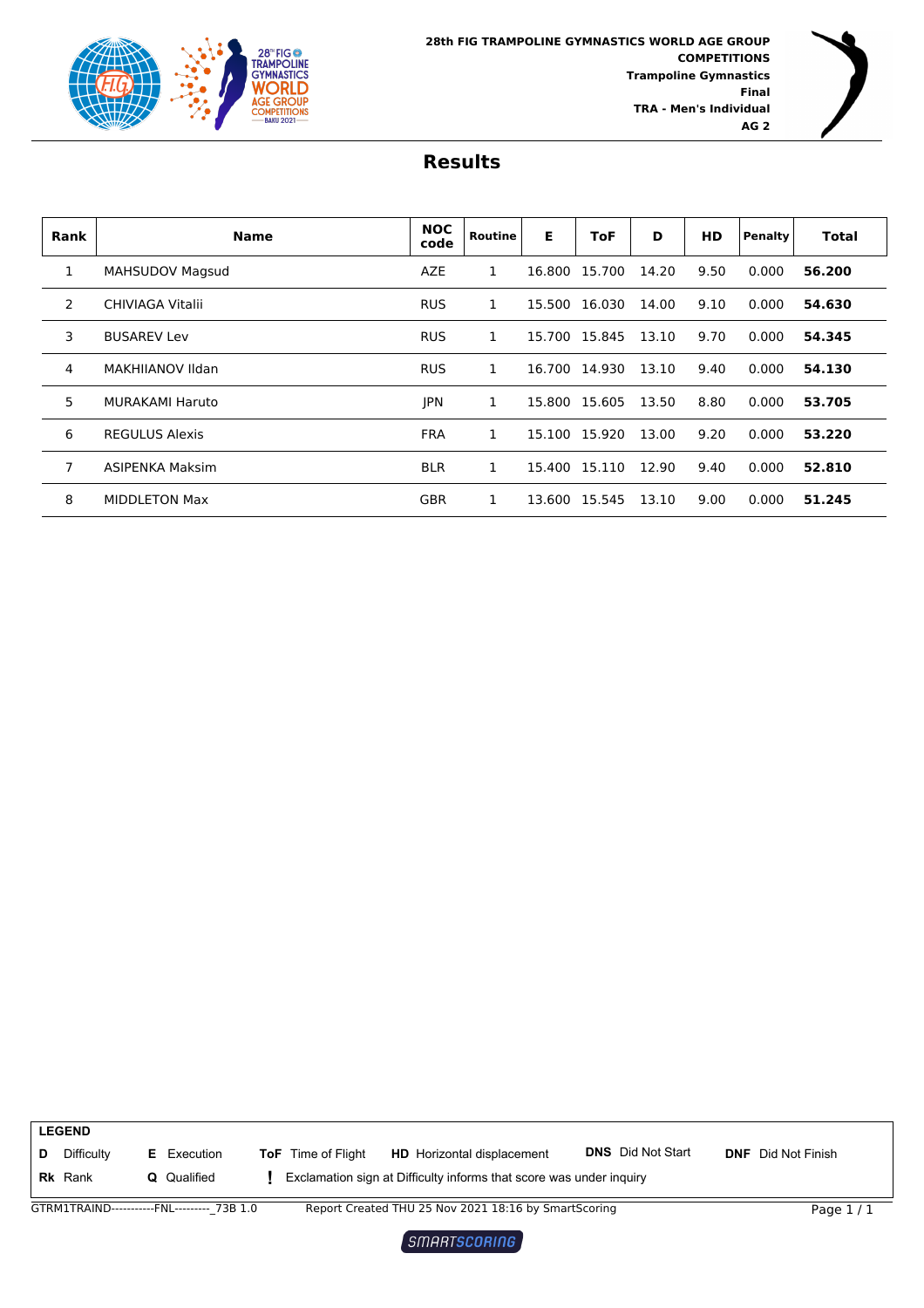



| Rank         | <b>Name</b>             | <b>NOC</b><br>code | <b>Routine</b> | Е      | <b>ToF</b>    | D     | <b>HD</b> | <b>Penalty</b> | <b>Total</b> |
|--------------|-------------------------|--------------------|----------------|--------|---------------|-------|-----------|----------------|--------------|
| $\mathbf{1}$ | <b>MYTNIK Alexandra</b> | <b>USA</b>         | 1              | 16.000 | 14.590        | 13.10 | 9.40      | 0.000          | 53.090       |
| 2            | ALIAEVA Sofiia          | <b>RUS</b>         | 1              |        | 15,000 13.845 | 13.70 | 9.10      | 0.000          | 51.645       |
| 3            | <b>DEHANES Ava</b>      | <b>USA</b>         | 1              |        | 14.800 13.990 | 13.10 | 9.20      | 0.000          | 51.090       |
| 4            | CHERNYSHEVA Nadezda     | <b>RUS</b>         | 1              | 14.900 | 14.405        | 12.10 | 9.30      | 0.000          | 50.705       |
| 5            | <b>MOELLER Maya</b>     | <b>GER</b>         | 1              | 15.200 | 14.980        | 11.30 | 9.10      | 0.000          | 50.580       |
| 6            | <b>HADEWARA Sakura</b>  | <b>IPN</b>         | 1              | 15.900 | 13.895        | 10.30 | 9.40      | 0.000          | 49.495       |
| 7            | <b>TSUZUKU Yuka</b>     | <b>JPN</b>         | 1              | 14.700 | 14.735        | 10.30 | 8.60      | 0.000          | 48.335       |
| 8            | COLUZZI Silvia          | <b>ITA</b>         | 1              | 12.200 | 12.045        | 10.80 | 7.10      | 0.000          | 42.145       |

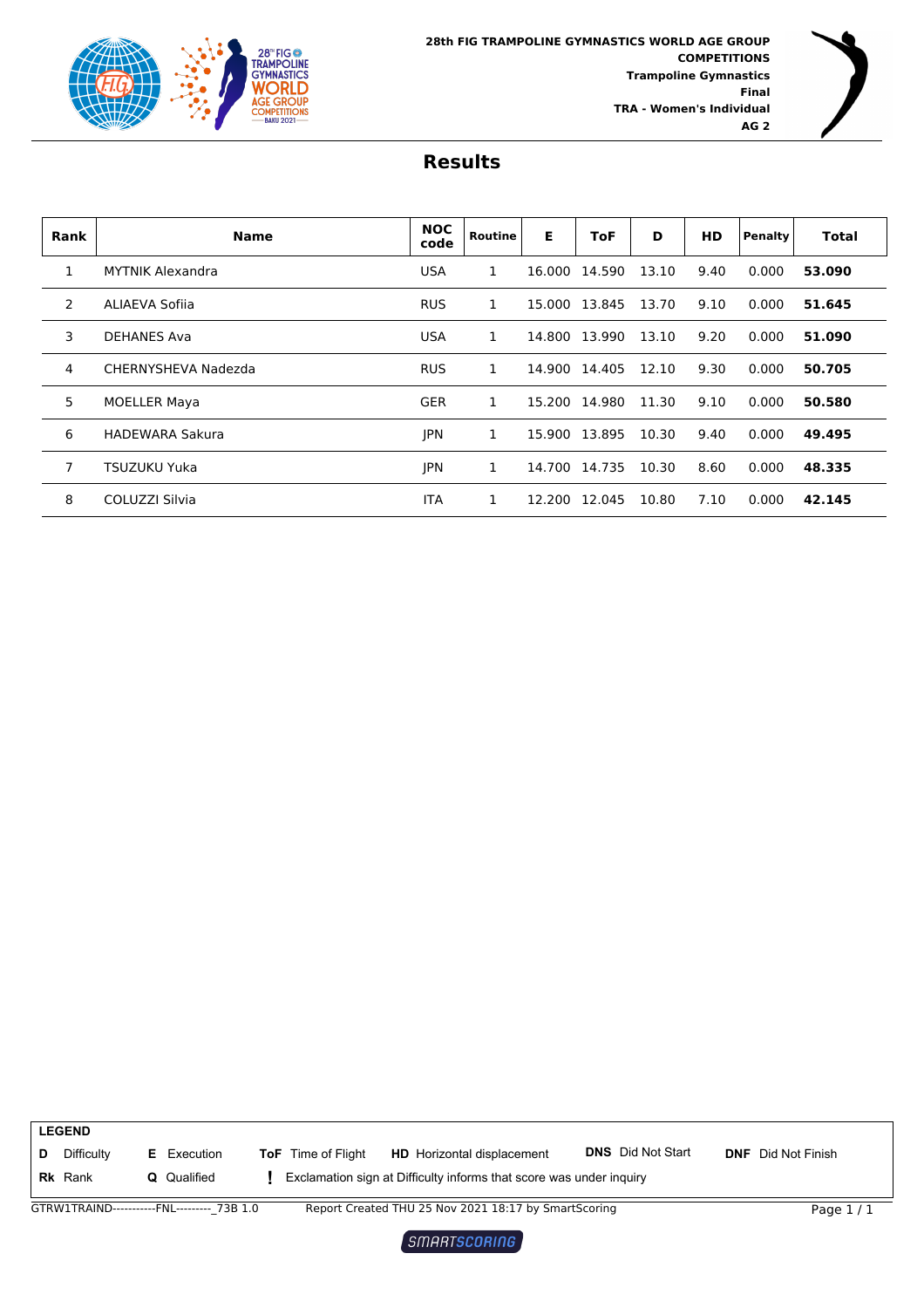



| <b>Rank</b>    | <b>Name</b>                | <b>NOC</b><br>code | Routine | Е      | ToF    | D     | <b>HD</b> | <b>Penalty</b> | Total  |
|----------------|----------------------------|--------------------|---------|--------|--------|-------|-----------|----------------|--------|
| 1              | <b>ALBUQUERQUE Gabriel</b> | <b>POR</b>         | 1       | 16.500 | 16.755 | 15.80 | 8.90      | 0.000          | 57.955 |
| $\overline{2}$ | <b>AKAISHI Taiga</b>       | <b>IPN</b>         |         | 15.300 | 17.065 | 14.30 | 9.30      | 0.000          | 55.965 |
| 3              | COLE-DYER Tyler            | <b>GBR</b>         | 1       | 16.800 | 16.285 | 13.40 | 9.40      | 0.000          | 55.885 |
| 4              | TSUZUKU Kanato             | <b>JPN</b>         | 1       | 16.000 | 16.980 | 13.10 | 9.60      | 0.000          | 55.680 |
| 5              | <b>FEYH Miguel</b>         | <b>GER</b>         | 1       | 15.100 | 16.075 | 15.20 | 9.30      | 0.000          | 55.675 |
| 6              | MACCAGNAN Ryan             | <b>USA</b>         | 1       | 15.100 | 16.625 | 14.60 | 8.90      | 0.000          | 55.225 |
| 7              | <b>KURBANOV Ilia</b>       | <b>RUS</b>         | 1       | 13.500 | 16.255 | 16.00 | 9.40      | 0.000          | 55.155 |
| 8              | <b>ANISIMOV Maksim</b>     | <b>RUS</b>         | 1       | 16.000 | 15.200 | 14.40 | 9.20      | 0.000          | 54.800 |

|   | <b>LEGEND</b>                |    |                                            |                           |                                                                                                          |                          |                           |
|---|------------------------------|----|--------------------------------------------|---------------------------|----------------------------------------------------------------------------------------------------------|--------------------------|---------------------------|
| D | Difficulty<br><b>Rk</b> Rank | Е. | Execution<br><b>Q</b> Qualified            | <b>ToF</b> Time of Flight | <b>HD</b> Horizontal displacement<br>Exclamation sign at Difficulty informs that score was under inquiry | <b>DNS</b> Did Not Start | <b>DNF</b> Did Not Finish |
|   |                              |    |                                            |                           |                                                                                                          |                          |                           |
|   |                              |    | GTRM1TRAIND-----------FNL--------- 73B 1.0 |                           | Report Created FRI 26 Nov 2021 18:00 by SmartScoring                                                     |                          | Page $1/1$                |

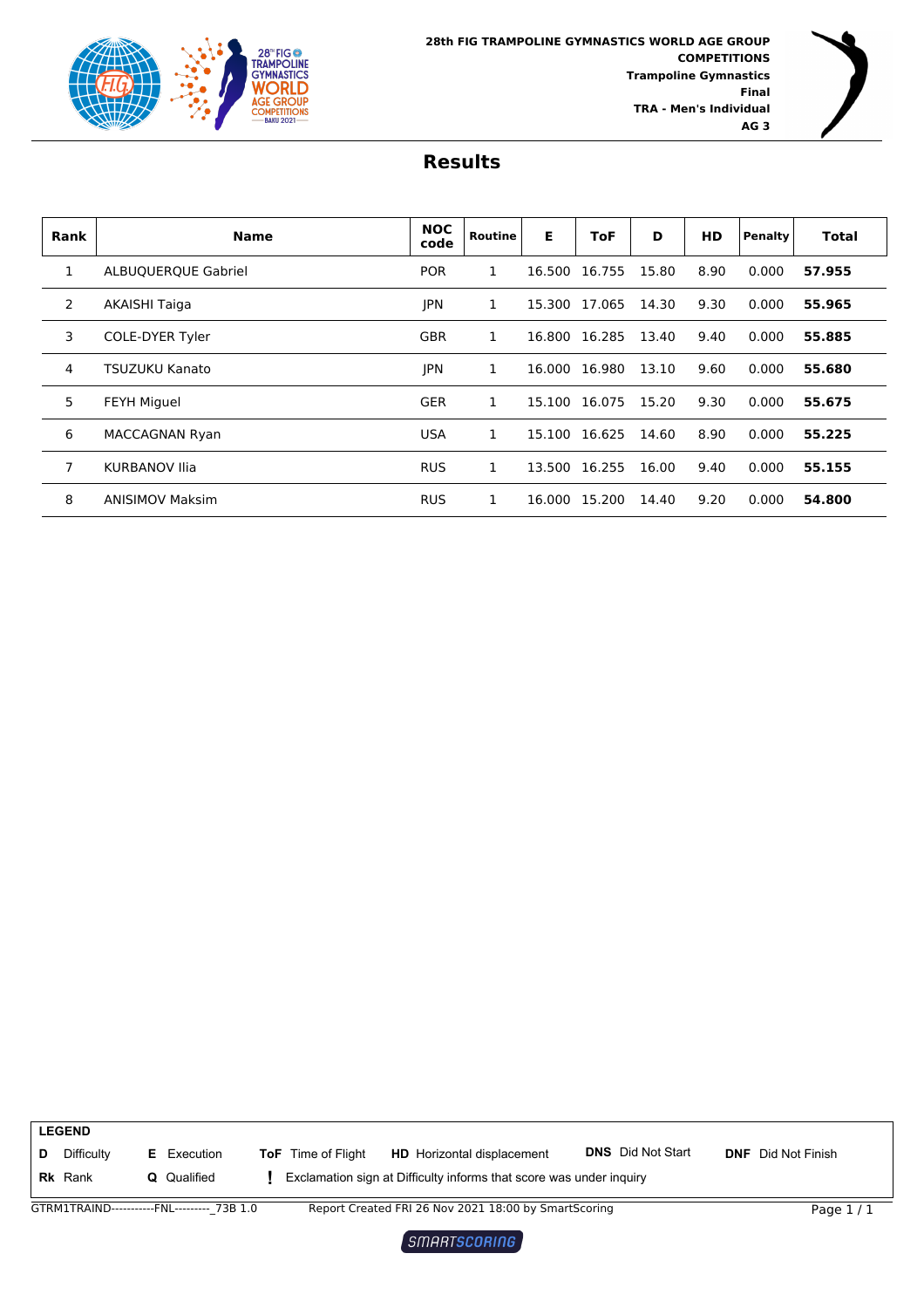



| <b>Rank</b> | <b>Name</b>              | <b>NOC</b><br>code | Routine | Е      | <b>ToF</b>    | D     | <b>HD</b> | Penalty  | <b>Total</b> |
|-------------|--------------------------|--------------------|---------|--------|---------------|-------|-----------|----------|--------------|
| 1           | <b>BLADTCEVA Anzhela</b> | <b>RUS</b>         | 1       | 15.100 | 15.340        | 13.60 | 9.30      | 0.000    | 53.340       |
| 2           | <b>HARIMA Kokone</b>     | <b>JPN</b>         | 1       | 16.500 | 15.305        | 11.60 | 9.10      | 0.000    | 52.505       |
| 3           | TANAKA Kiko              | <b>IPN</b>         | 1       | 17.000 | 15.015        | 11.20 | 9.30      | $-0.200$ | 52.315       |
| 4           | <b>ISHIDA Misaki</b>     | <b>JPN</b>         |         | 16.000 | 14.990        | 11.20 | 9.20      | 0.000    | 51.390       |
| 5           | <b>COLAK Elif</b>        | <b>TUR</b>         | 1       |        | 15.700 15.540 | 10.40 | 9.40      | 0.000    | 51.040       |
| 6           | <b>RAGIMOVI Mariam</b>   | GEO                | 1       | 15.400 | 14.815        | 10.70 | 8.70      | 0.000    | 49.615       |
| 7           | <b>BLOKHINA Natalia</b>  | <b>RUS</b>         | 1       | 10.900 | 10.545        | 8.40  | 5.90      | 0.000    | 35.745       |
| 8           | SIARHEYEVA Maryia        | <b>BLR</b>         | 1       | 1.500  | 1.735         | 1.70  | 1.00      | 0.000    | 5.935        |

|   | <b>LEGEND</b>  |                      |                           |                                                                                                                                                                            |                          |                           |
|---|----------------|----------------------|---------------------------|----------------------------------------------------------------------------------------------------------------------------------------------------------------------------|--------------------------|---------------------------|
| D | Difficulty     | <b>E</b> Execution   | <b>ToF</b> Time of Flight | <b>HD</b> Horizontal displacement                                                                                                                                          | <b>DNS</b> Did Not Start | <b>DNF</b> Did Not Finish |
|   | <b>Rk</b> Rank | <b>Q</b> Qualified   |                           | Exclamation sign at Difficulty informs that score was under inquiry                                                                                                        |                          |                           |
|   | 2T01117T0111D  | <b>CALL</b><br>72212 |                           | $D_{\text{total}}$ $D_{\text{total}}$ $D_{\text{total}}$ $D_{\text{total}}$ $D_{\text{total}}$ $D_{\text{total}}$ $D_{\text{total}}$ $D_{\text{total}}$ $D_{\text{total}}$ |                          | <b>PO 11</b>              |

GTRW1TRAIND-----------FNL---------<sub>-</sub>73B 1.0 Report Created FRI 26 Nov 2021 18:00 by SmartScoring Page 1 / 1

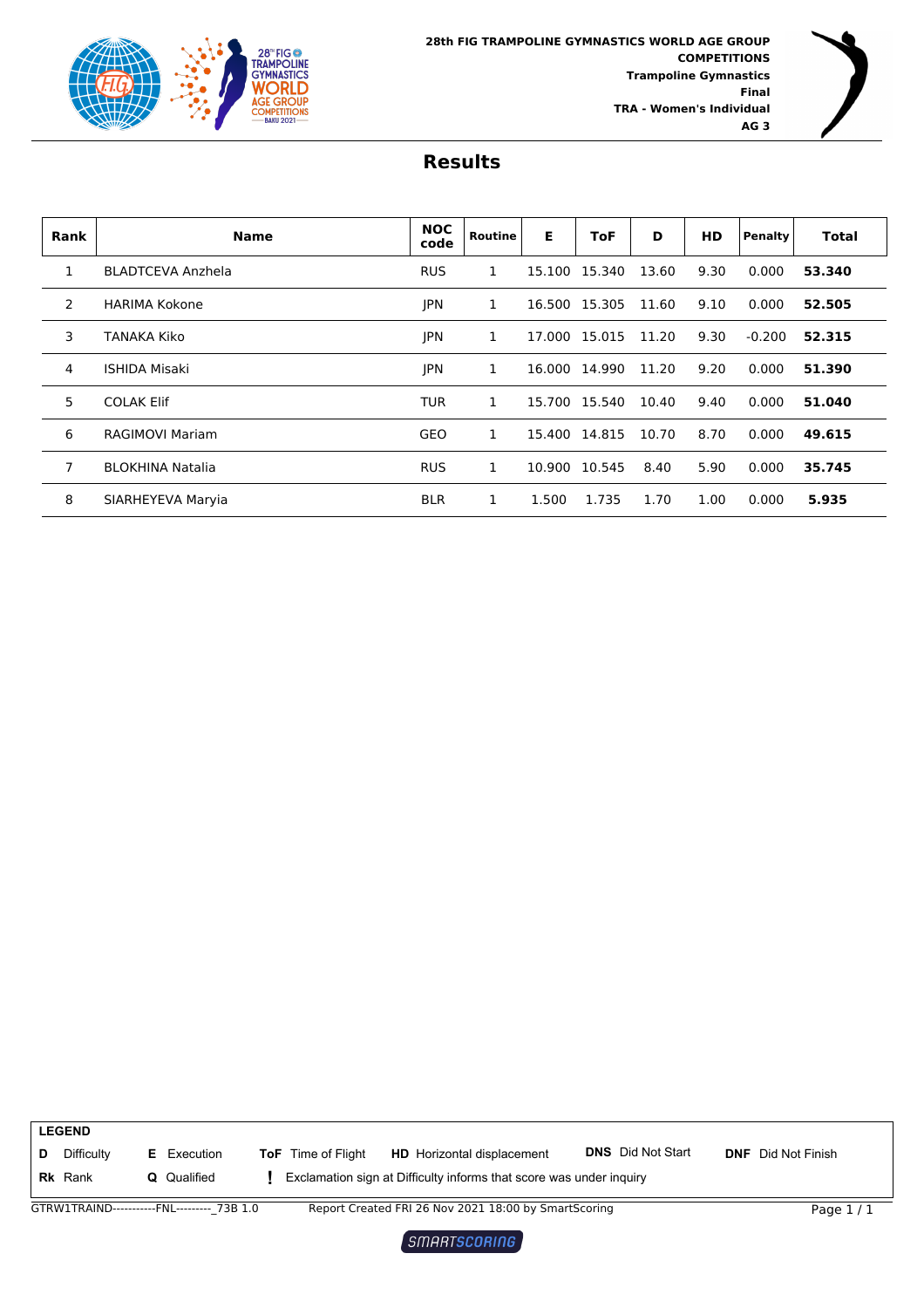



| <b>Rank</b> | <b>Name</b>             | <b>NOC</b><br>code | Routine | Е      | ToF    | D     | <b>HD</b> | Penalty | <b>Total</b> |
|-------------|-------------------------|--------------------|---------|--------|--------|-------|-----------|---------|--------------|
| 1           | <b>KOZLOV Kirill</b>    | <b>RUS</b>         | 1       | 16.400 | 16.925 | 16.00 | 9.00      | 0.000   | 58.325       |
| 2           | <b>ISEKI Shunta</b>     | <b>JPN</b>         | 1       | 16.400 | 16.880 | 15.20 | 9.50      | 0.000   | 57.980       |
| 3           | STANKEVICH Sebastsyan   | <b>BLR</b>         | 1       | 16.200 | 17.000 | 15.80 | 8.90      | 0.000   | 57.900       |
| 4           | <b>SANTOS Lucas</b>     | <b>POR</b>         | 1       | 15.400 | 16.770 | 16.00 | 9.40      | 0.000   | 57.570       |
| 5           | <b>FOMCHANKA Mikita</b> | <b>BLR</b>         | 1       | 15.600 | 16.550 | 15.80 | 9.10      | 0.000   | 57.050       |
| 6           | <b>RIOU Florestan</b>   | <b>FRA</b>         | 1       | 14.400 | 17.025 | 16.00 | 9.10      | 0.000   | 56.525       |
| 7           | <b>MARTINS Goncalo</b>  | <b>POR</b>         | 1       | 15.800 | 16.055 | 14.80 | 9.10      | 0.000   | 55.755       |
| 8           | <b>BUNGO Terumichi</b>  | <b>IPN</b>         |         | 3.000  | 3.555  | 3.20  | 1.80      | 0.000   | 11.555       |

|   | <b>LEGEND</b>                |    |                                            |                           |                                                                                                          |                          |                           |
|---|------------------------------|----|--------------------------------------------|---------------------------|----------------------------------------------------------------------------------------------------------|--------------------------|---------------------------|
| D | Difficulty<br><b>Rk</b> Rank | Е. | Execution<br><b>Q</b> Qualified            | <b>ToF</b> Time of Flight | <b>HD</b> Horizontal displacement<br>Exclamation sign at Difficulty informs that score was under inquiry | <b>DNS</b> Did Not Start | <b>DNF</b> Did Not Finish |
|   |                              |    |                                            |                           |                                                                                                          |                          |                           |
|   |                              |    | GTRM1TRAIND-----------FNL--------- 73B 1.0 |                           | Report Created SAT 27 Nov 2021 18:06 by SmartScoring                                                     |                          | Page $1/1$                |